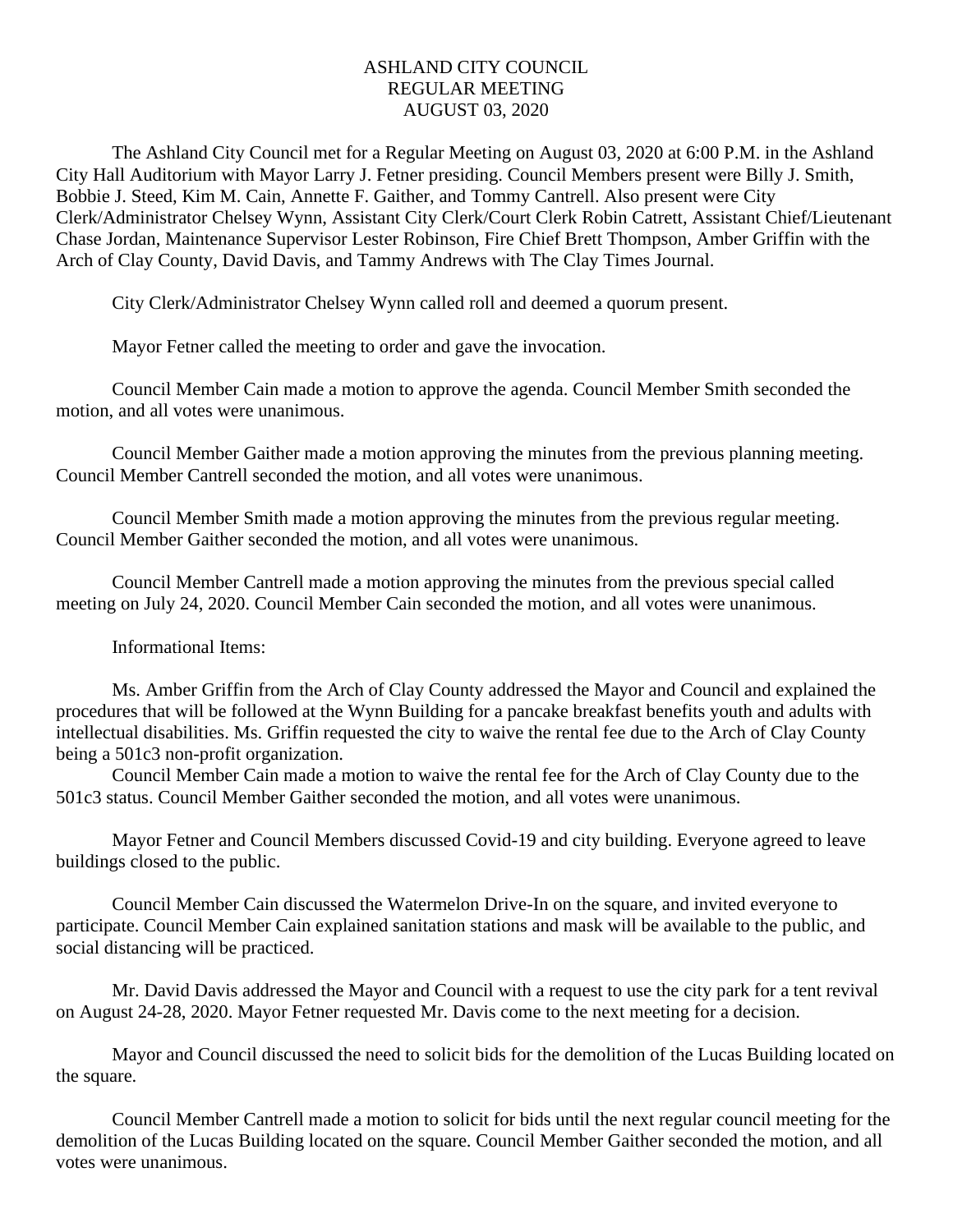Committee Reports:

Mayor Fetner did not report.

Council Member Smith did not report.

Council Member Steed did not report.

Council Member Cain did not report.

Council Member Gaither commended the Maintenance Department on cleaning the property next to City Hall. Council Member Gaither also advised the buildings should be torn down soon.

Council Member Cantrell advised the Youth Sports program is discussing soccer and should have a decision before the next regular council meeting.

Fire Chief Thompson did not report.

Assistant Chief/Lieutenant Jordan did not report.

Maintenance Supervisor Robinson did not report.

City Clerk/Administrator Wynn did not report.

New Business:

Council Member Smith made a motion approving the bills received since the last council meeting in the amount of \$9,439.93. Council Member Cantrell seconded the motion, and all votes were unanimous.

Council Member Cain made a motion approving to pay Thompson Reuters \$331.00 for 2020 Rules of Court to be paid from Municipal Court Fund. Council Member Gaither seconded the motion, and all votes were unanimous.

Council Member Cantrell made a motion approving to purchase a New Digital Camera with Power Supply Kits for the Police Department from Data Works Plus at a total cost of \$1,200.00. Council Member Smith seconded the motion, and all votes were unanimous.

Council Member Cain made a motion to reject the bid on boat and trailer. Council Member Gaither seconded the motion, and all votes were unanimous.

Council Member Gaither made a motion approving to purchase color ink from Office Depot for City Hall (2 computers) at a total cost of \$534.68. Council Member Cain seconded the motion, and all votes were unanimous.

Council Member Cantrell made a motion approving to pay Alabama League of Municipalities \$1,171.97 for membership dues. Council Member Cain seconded the motion, and all votes were unanimous.

Council Member Cain made a motion approving to pay Valent Group \$375.00 for consulting fees. Council Member Gaither seconded the motion, and all votes were unanimous.